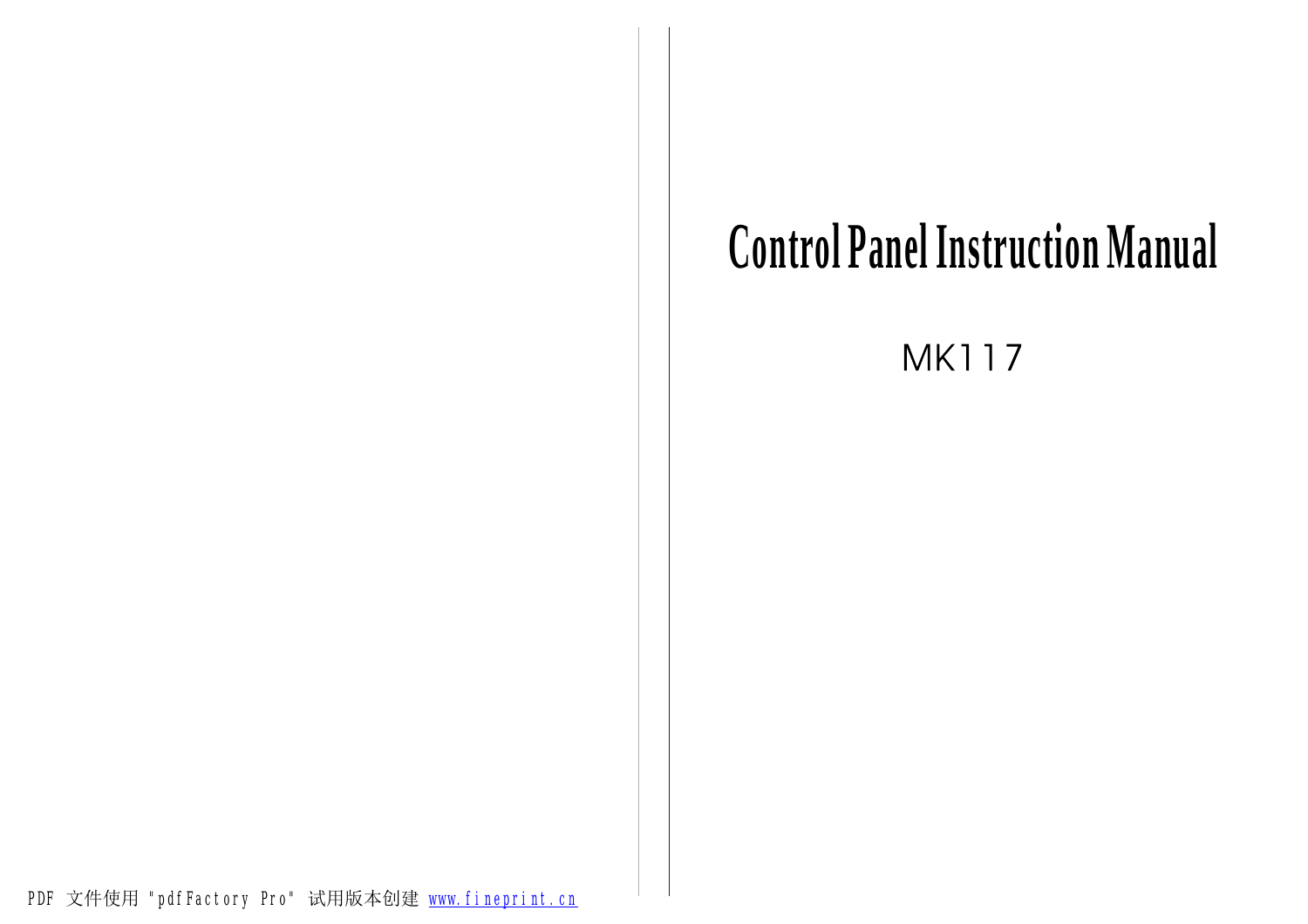**MK117** 



| $\bullet$ $\cdot \cdot \cdot \cdot$ ON/OFF Power | $\bullet$ ---- Manual               | ----- lemperature                  | $\mathbf{w}$ ----- Ozoner          |
|--------------------------------------------------|-------------------------------------|------------------------------------|------------------------------------|
|                                                  |                                     | <b>2</b> ----- Temperature setting | $\bullet$ -----Telephone           |
| <b>2</b> ----- Display screen                    | $\bullet$ ----- Warning button      | $\bullet$ ----- Time setting       |                                    |
| $\bullet$ Steam                                  | $\mathbf 0$ ------ Remote reception |                                    | $\bullet$ ----- FM tuner           |
| $\bullet$ $\cdots$ Light control                 | $\ddot{D}$ Fan                      | $\bullet$ $\cdots$ Radio           | $\mathbf 0$ ------FM tuner setting |
| $\bullet$ ----- $FM/CD$ on/off                   |                                     | $\bullet$ ------ CD                | $\mathbf{D}$ ----- Locked mark     |
|                                                  | $\bullet$ ----- Ozoner              | $\bullet$ ------ Lack of water     | $\bigoplus$ ------ Fan             |
| $\bullet$ $\cdot \cdot \cdot \cdot$ Telephone    | <b>Co</b> ----- Increase Key        |                                    |                                    |
| $\bullet$ ------ $FM$                            | <b>B</b> ------ Key Unlocking       | $\bullet$ ---- Steam               | $\bullet$ ----- Light              |
| $\bullet$ ----- Decrease Key                     | $\bullet$ ------ MIC                |                                    |                                    |



| <b>D</b> ----- Temperature                       | <b>❸</b> ------ Ozoner               |
|--------------------------------------------------|--------------------------------------|
| <b>2</b> ----- Temperature setting               | $\bullet$ ----- Telephone            |
| $\bullet$ $\cdot \cdot \cdot \cdot$ Time setting | $\mathbf{\Phi}$ ---- FM tuner        |
| <b>49</b> ------ Radio                           | $\mathbf{D}$ ------ FM tuner setting |
| 60 ------ CD                                     | $\mathbf{Q}$ ----- Locked mark       |
| $\bullet$ ------ Lack of water                   | ----- <i>Fan</i><br>Œ.               |
| <b>Ø</b> ---- Steam                              | $\bullet$ ----- Light                |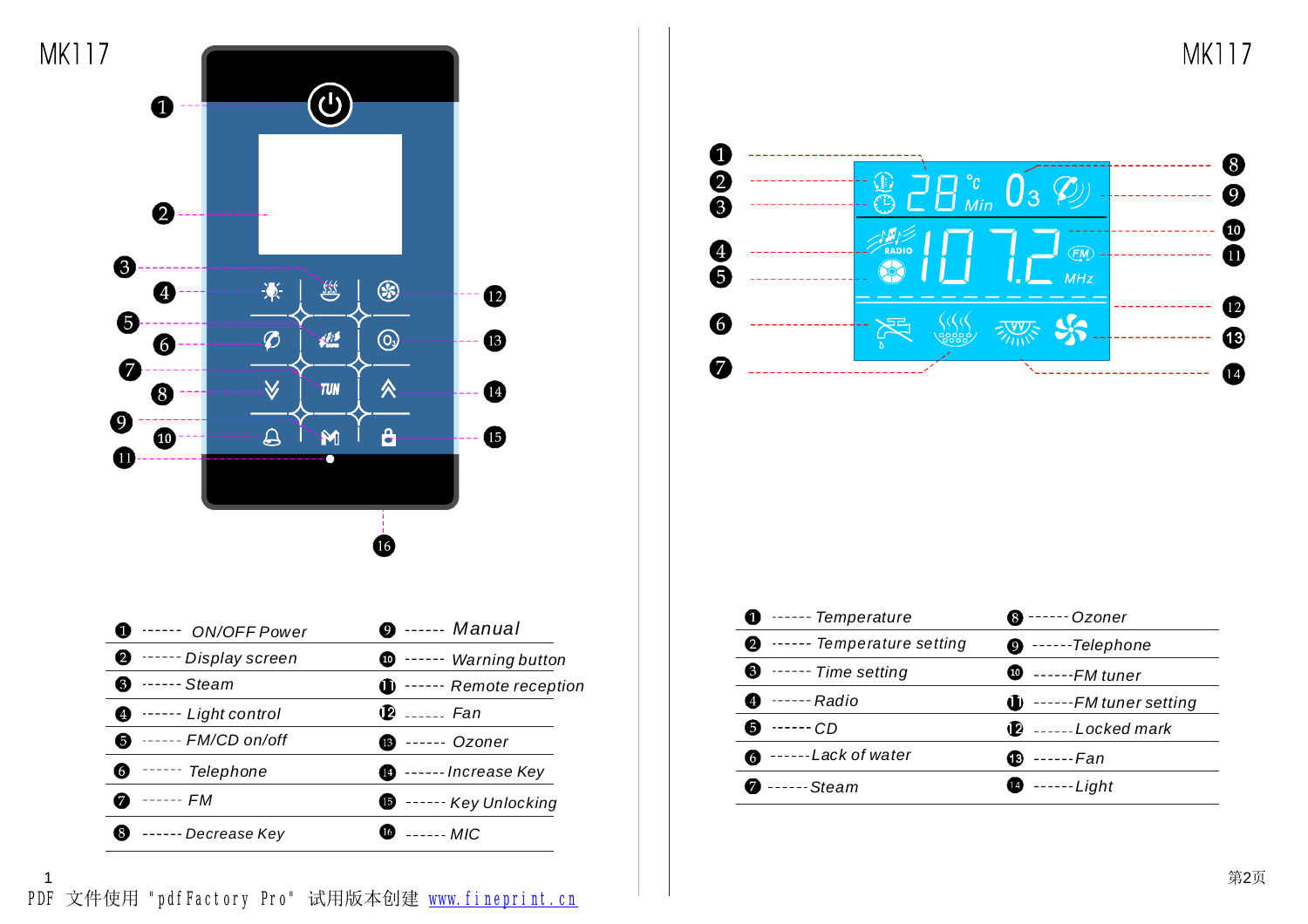**MK117** 



| Power ON/OFF &<br>Unlock             | ------ Steam                     |
|--------------------------------------|----------------------------------|
| $---Fan ON/OFF$                      | $\bullet$ ------Light ON/OFF     |
| <b>6</b> ----- FM Tuner Plus Key     | $\mathbf{S}$ Steam               |
| ------ Decrease                      |                                  |
| ------- FM/CD<br>6                   | $\mathbf 0$ ----- Telephone      |
| ------- Volume Decrease<br>$\bullet$ | <b>12</b> ------ Volume Increase |

Control Panel Operation Instructions

1. power on/off

When system on standby state, press this  $\bigoplus$  key(2 seconds or more), then display on, simultaneously lights on;Press  $\blacktriangledown$  key again,system off(if no any further operation in 1hour,system auto-off );When system off,touch the panel anywhere,key light will turn on,but it will be off in 5 seconds if no power on. 2. Ozoner

When system on, press the panel  $\odot$  key, ozone function will be turn on; then touch it once again,ozoner closes;and the same time,fan and light will be on.

3. Fan

When system on, touch the panel  $\mathcal{L}$  key, fan will work on; then touch it once again,fan function closes;the same time there will be fan mark on/off in display. 4. light

When system on, firstly touch the panel  $\frac{1}{2}$  key, top light will be off/backgroud light on; touch once again the  $\frac{1}{2}$  key, top light and background light turn on; third touch this  $\frac{1}{2}$  key,top/background light off.

## 5. FM/CD

When system on, firstly touch the panel  $\mathbb{R}^n$  key, radio function on; and radio tuner display on; then touch its is a key again, radio function switch into CD; and CD mark will show in display;and touch it once again,CD function shut off.

6. Radio tuner searching(radio on work)

、Auto-search/store:press *TUI*key for 2 secs or more,auto-search/store function on,tuner range from 87.5-108.0MHZ(fixed tuner quantity 1-32 available,it depends on signal situation).

MK117